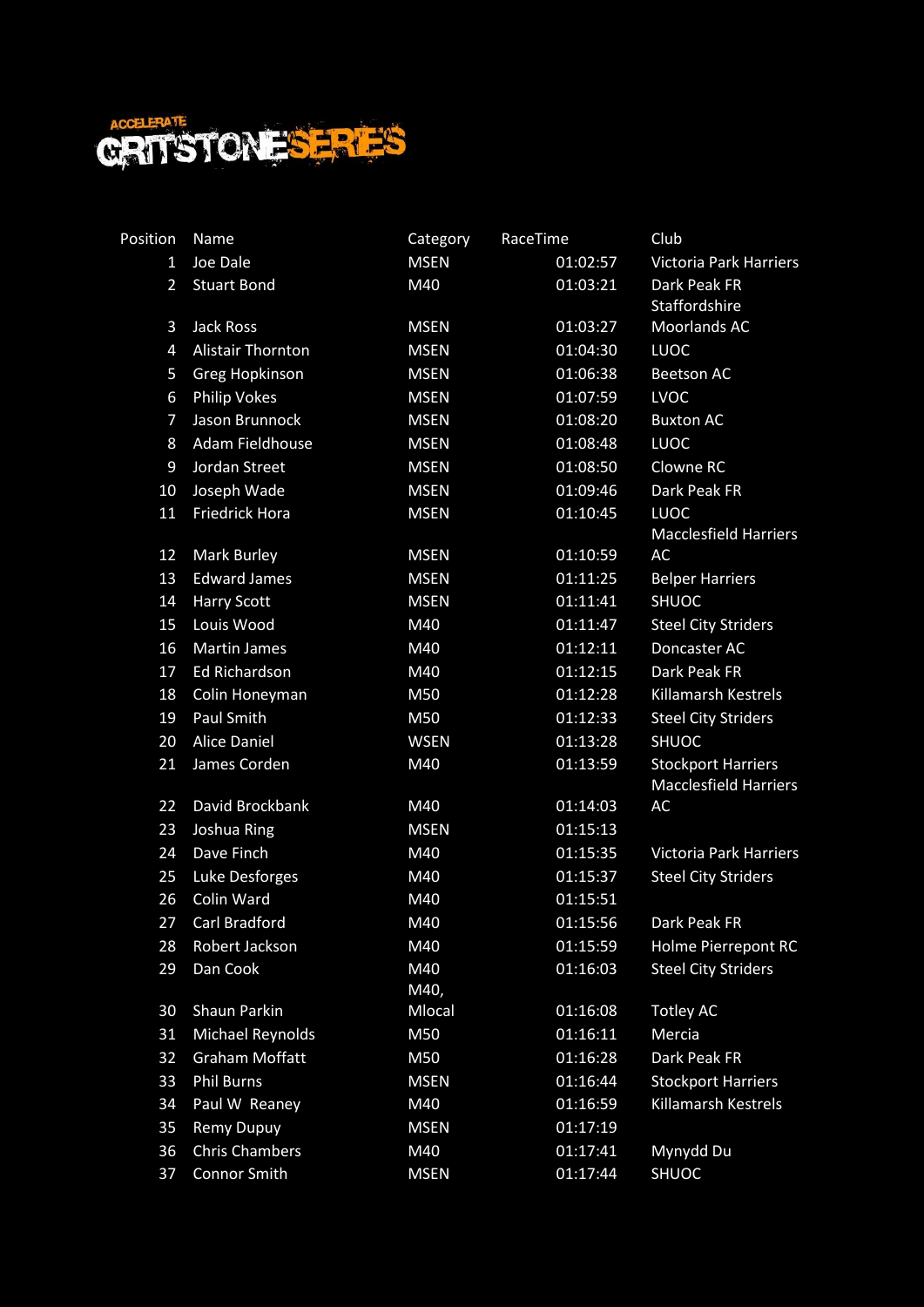| 38 | Ian Lambert             | <b>MSEN</b> | 01:17:50 | <b>Rolls Royce Harriers</b>                     |
|----|-------------------------|-------------|----------|-------------------------------------------------|
| 39 | Lee Rawson              | M40         | 01:17:56 | <b>Kimberworth Striders</b>                     |
| 40 | <b>Simon Conroy</b>     | M40         | 01:18:03 | Dark Peak FR                                    |
| 41 | <b>Daniel Bent</b>      | <b>MSEN</b> | 01:18:32 | Project Awesome                                 |
| 42 | Mark Crawshaw           | M50         | 01:18:42 | Wirksworth RC                                   |
| 43 | <b>Colin Smith</b>      | M50         | 01:18:46 |                                                 |
| 44 | <b>Stephen Morran</b>   | M60         | 01:19:00 | <b>Calder Valley</b>                            |
| 45 | Jon Hallam              | M40         | 01:19:32 |                                                 |
| 46 | Leah Williams           | <b>WSEN</b> | 01:19:47 | <b>LUOC</b>                                     |
| 47 | Stephen Ellison         | M40         | 01:20:05 | <b>Mounts Bay Harriers</b>                      |
| 48 | <b>Steve Perren</b>     | M50         | 01:20:21 | Meltham AC                                      |
| 49 | <b>Stephen Myers</b>    | M50         | 01:20:31 | Prestwich AC                                    |
| 50 | <b>Tim Slack</b>        | <b>MSEN</b> | 01:20:38 | Dark Peak FR                                    |
| 51 | Michael Timm            | M50         | 01:20:50 | <b>Steel City Striders</b>                      |
| 52 | Dave Coleshill          | M50         | 01:21:29 | Dark Peak FR                                    |
| 53 | <b>Vicky Penn</b>       | <b>WSEN</b> | 01:21:57 | <b>Smiley Paces</b>                             |
| 54 | <b>Andy Paisley</b>     | M40         | 01:22:13 | <b>Belper Harriers</b>                          |
| 55 | Melinda Lokos           | <b>WSEN</b> | 01:22:30 |                                                 |
| 56 | Al Cook                 | M40         | 01:22:35 | <b>Steel City Striders</b>                      |
| 57 | <b>Aron Spall</b>       | M40         | 01:22:43 | North Derbyshire RC<br>Roadhoggs Leicester      |
| 58 | Dave Lodwick            | M50         | 01:22:44 | AC                                              |
| 59 | lan Drage               | M40         | 01:22:45 | <b>Stilton Striders</b>                         |
| 60 | <b>Mark Platton</b>     | M50         | 01:23:08 | <b>Steel City Striders</b>                      |
| 61 | Dan Stone               | <b>MSEN</b> | 01:23:19 | <b>Rothwell Harriers</b><br>Roadhoggs Leicester |
| 62 | <b>Richard Garnett</b>  | M60         | 01:23:27 | AC                                              |
| 63 | <b>Andrew Hunter</b>    | M40         | 01:23:33 | <b>Beetson AC</b>                               |
| 64 | Dan Lounds              | M40         | 01:23:35 |                                                 |
| 65 | <b>Stephanie Fauset</b> | <b>WSEN</b> | 01:23:43 | Dark Peak FR                                    |
| 66 | Andy Reid               | M40         | 01:23:52 | Porter Valley Plodders                          |
| 67 | <b>Nigel Barnes</b>     | M40         | 01:24:06 | <b>Steel City Striders</b>                      |
| 68 | <b>Andrew Fox</b>       | M60         | 01:24:36 | <b>Glossopdale Harriers</b>                     |
| 69 | <b>Allan Waters</b>     | <b>MSEN</b> | 01:25:07 |                                                 |
| 70 | <b>Rob Davies</b>       | M50         | 01:25:12 | <b>Steel City Striders</b>                      |
| 71 | Jessica Behan           | <b>WSEN</b> | 01:25:12 | <b>Norwich Road Runners</b>                     |
| 72 | Katie Hateley           | W40         | 01:25:19 | <b>Stilton Striders</b>                         |
| 73 | <b>Nick Burns</b>       | M40         | 01:25:33 | <b>Steel City Striders</b>                      |
| 74 | <b>Scott Thomson</b>    | M40         | 01:25:49 | Matlock AC                                      |
| 75 | <b>Adi Baker</b>        | M50         | 01:26:13 | Dark Peak FR                                    |
| 76 | <b>Colin Price</b>      | M40         | 01:26:15 |                                                 |
| 77 | Rachel Burton           | W40         | 01:26:15 | North Derbyshire RC                             |
| 78 | <b>Gordon Hale</b>      | <b>MSEN</b> | 01:26:17 |                                                 |
| 79 | Reg Cooper              | M60         | 01:26:21 |                                                 |
| 80 | Iain Smith              | M40         | 01:26:25 | <b>Buffalo Whippets AC</b>                      |
| 81 | Steven Woods            | M50         | 01:26:45 | South Leeds Lakers                              |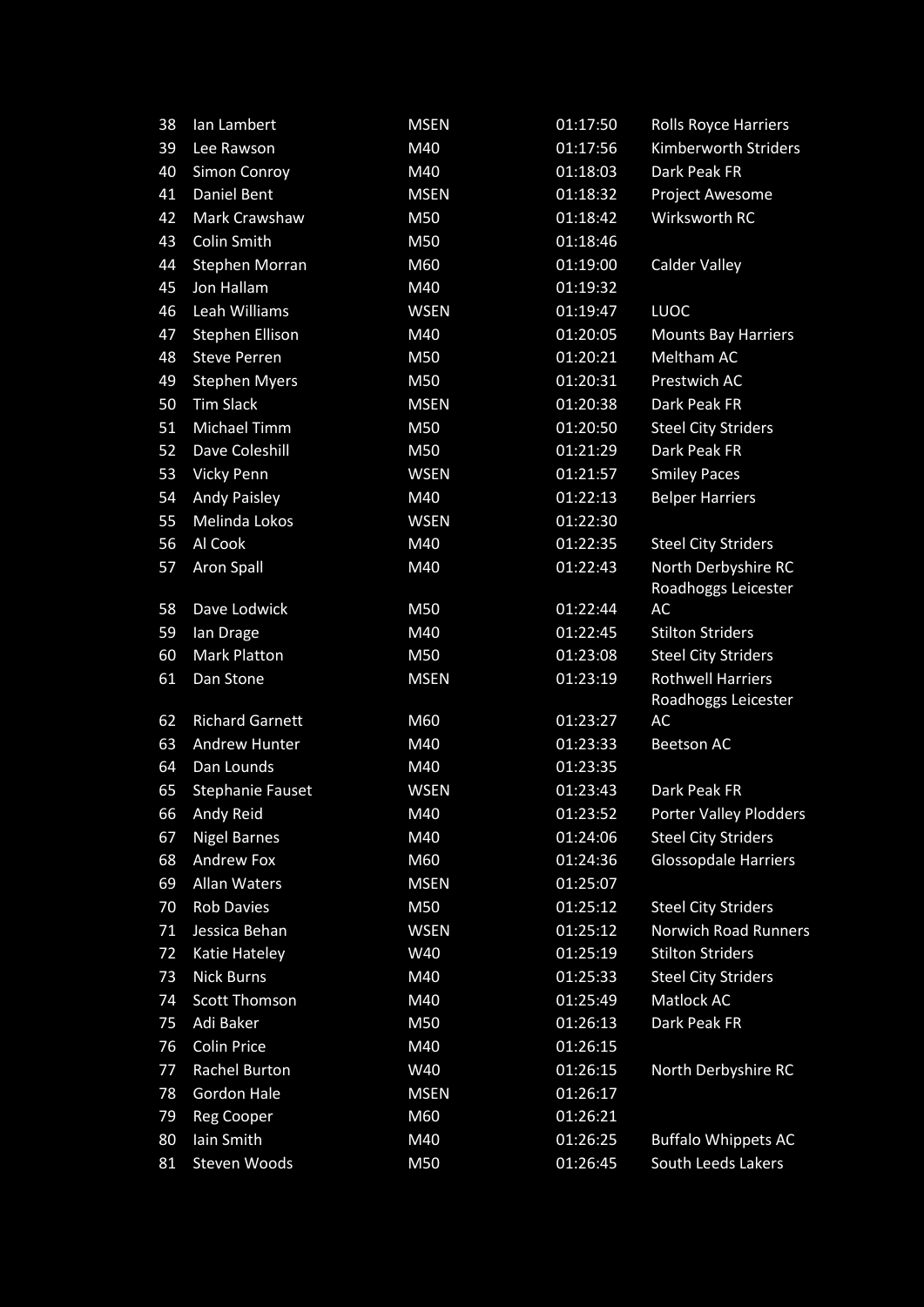| 82  | Alison Whinwright         | W50                 | 01:27:19 | Dark Peak FR                                                |
|-----|---------------------------|---------------------|----------|-------------------------------------------------------------|
| 83  | <b>Matthew Pink</b>       | M40                 | 01:27:21 |                                                             |
| 84  | <b>Eleanor Lunt</b>       | <b>WSEN</b>         | 01:27:25 | Long Eaton RC                                               |
| 85  | Phil Howson               | M50                 | 01:27:31 | <b>Steel City Striders</b>                                  |
| 86  | Jonathan Gregson          | <b>MSEN</b>         | 01:27:55 | <b>Hatton Darts</b>                                         |
| 87  | <b>Chris Horsfall</b>     | M60                 | 01:28:01 | <b>Handsworth Roadhogs</b>                                  |
| 88  | Jonathan Rist             | M40                 | 01:28:05 |                                                             |
| 89  | <b>Piers Miller</b>       | M40                 | 01:28:18 | <b>Totley AC</b>                                            |
| 90  | Jane Crowson              | W50                 | 01:28:23 | Dark Peak FR                                                |
| 91  | Xose Anton Portela        | <b>MSEN</b>         | 01:28:33 | Dark Peak FR                                                |
| 92  | John Gorman               | M60                 | 01:28:35 | North Derbyshire RC                                         |
| 93  | Wykeham Bosworth          | <b>MSEN</b>         | 01:28:40 | <b>Belper Harriers</b>                                      |
| 94  | <b>Catherine Williams</b> | <b>WSEN</b>         | 01:28:41 | <b>Belper Harriers</b>                                      |
| 95  | <b>Matthew Evans</b>      | M40                 | 01:28:50 |                                                             |
| 96  | David Owens               | <b>MSEN</b>         | 01:29:04 |                                                             |
| 97  | Lawrence Brown            | M40                 | 01:29:06 | <b>Caistor Running Club</b><br><b>Macclesfield Harriers</b> |
| 98  | Anne-Marie Jones          | W60                 | 01:29:25 | AC                                                          |
| 99  | Sebastian Hunt            | <b>MSEN</b>         | 01:29:31 |                                                             |
| 100 | Paul Geeson               | M50                 | 01:29:35 | <b>Stilton Striders</b>                                     |
| 101 | <b>Chris Rainey</b>       | M40                 | 01:29:36 |                                                             |
| 102 | Lucy Broom                | W40                 | 01:29:46 | <b>Steel City Striders</b>                                  |
| 103 | Luke Beresford            | <b>MSEN</b>         | 01:29:47 | <b>Ripley RC</b>                                            |
| 104 | George Wade               | <b>MSEN</b>         | 01:29:59 |                                                             |
| 105 | Tom Boden                 | <b>MSEN</b>         | 01:30:08 | <b>Stilton Striders</b>                                     |
| 106 | Mark Goodburn             | M40                 | 01:30:28 | Team Little Fella                                           |
| 107 | <b>Stuart Carter</b>      | <b>MSEN</b>         | 01:30:29 |                                                             |
| 108 | <b>Nick Tripp</b>         | M50                 | 01:30:32 |                                                             |
| 109 | <b>Trevor Hibbert</b>     | M40<br>WSEN,        | 01:30:47 | Sinfin RC                                                   |
| 110 | Lorna Nunwick             | Wlocal              | 01:30:53 |                                                             |
| 111 | Rob Moore                 | M50                 | 01:30:57 | Dark Peak FR                                                |
| 112 | Simon White               | M40                 | 01:31:04 |                                                             |
| 113 | <b>Caroline Scott</b>     | W40<br>W50,         | 01:31:17 | Sinfin RC                                                   |
| 114 | Manda Twentyman           | Wlocal              | 01:31:23 |                                                             |
| 115 | Ian Stuart Moody          | M40                 | 01:31:30 |                                                             |
| 116 | <b>Nick Bates</b>         | M50                 | 01:31:55 | <b>Derwent Runners</b>                                      |
| 117 | <b>Nick Clayton</b>       | <b>MSEN</b>         | 01:32:14 |                                                             |
| 118 | Pat Goodall               | W60                 | 01:32:19 | <b>Totley AC</b>                                            |
| 119 | <b>Emily Berg</b>         | <b>WSEN</b><br>W40, | 01:32:33 | South Leeds Lakers                                          |
| 120 | Sarah Cairns              | Wlocal              | 01:33:24 |                                                             |
| 121 | Paul Burchell             | M50                 | 01:33:32 | Long Eaton RC                                               |
| 122 | <b>Grace Kelleher</b>     | <b>WSEN</b>         | 01:33:42 | <b>SHUOC</b>                                                |
| 123 | Lizzy Rawson              | <b>WSEN</b>         | 01:33:47 | Fat Boys                                                    |
| 124 | John Houghton             | M50                 | 01:33:49 | <b>Stilton Striders</b>                                     |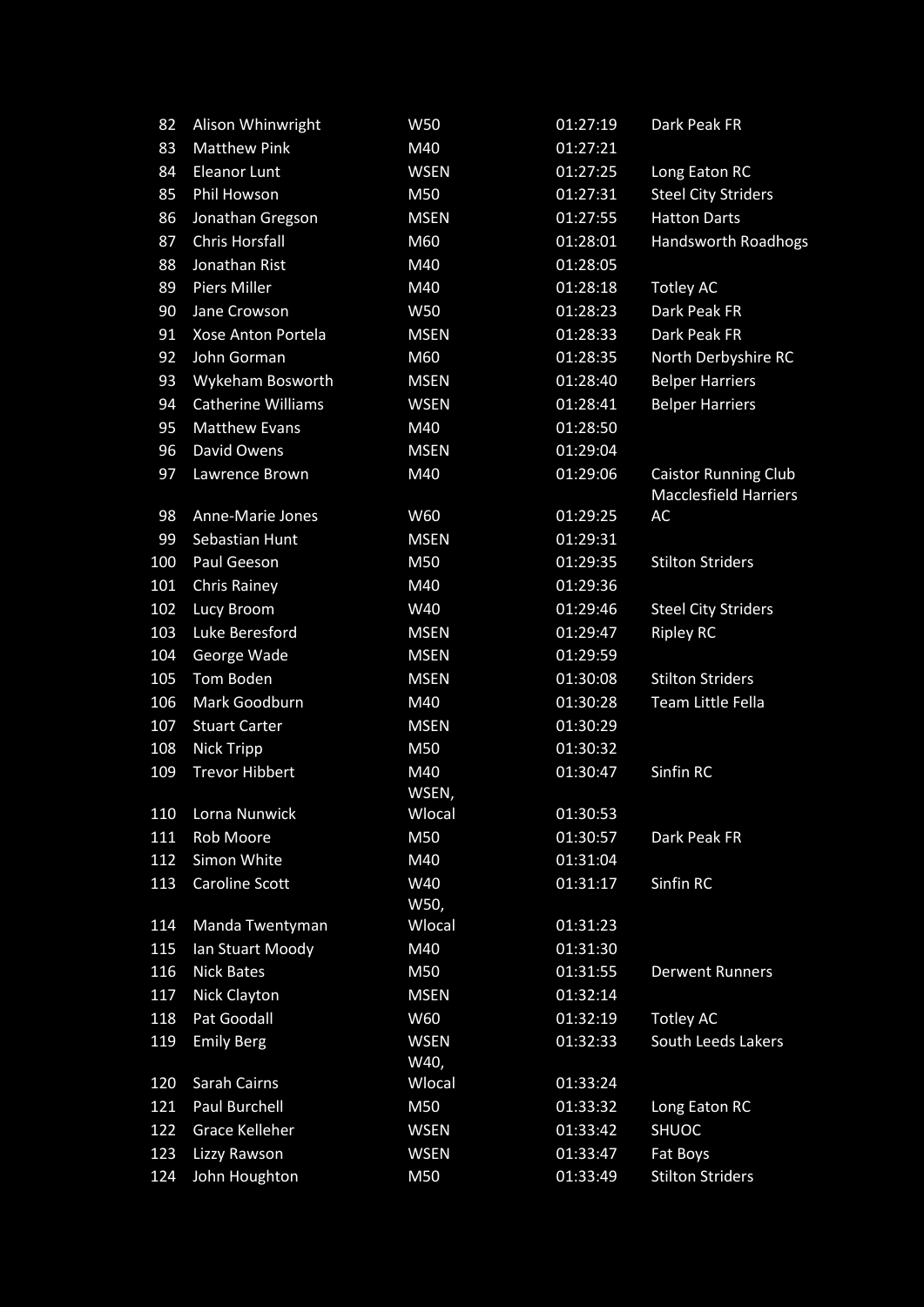| 125 | Joseph Allen Wall       | M50         | 01:33:54 | Handsworth Roadhogs            |
|-----|-------------------------|-------------|----------|--------------------------------|
| 126 | Arran Jackson           | M40         | 01:33:54 | <b>Worksop Harriers</b>        |
| 127 | <b>Emily Sanders</b>    | W50         | 01:33:59 | Ashbourne RC                   |
| 128 | <b>Richard Ross</b>     | M40         | 01:34:02 |                                |
| 129 | <b>Nigel Cowey</b>      | M40         | 01:34:35 |                                |
| 130 | <b>Robert Scriven</b>   | M40         | 01:34:53 | North Derbyshire RC            |
| 131 | Jonathan Adams          | <b>MSEN</b> | 01:35:03 |                                |
| 132 | <b>Paul Headland</b>    | M40         | 01:35:04 |                                |
| 133 | Michael Richardson      | M50         | 01:35:12 | <b>Handsworth Roadhogs</b>     |
| 134 | Lee Anne Morris         | <b>WSEN</b> | 01:35:17 | <b>SHUOC</b>                   |
| 135 | <b>Neil Blatnerwick</b> | M40         | 01:35:19 | Long Eaton RC                  |
| 136 | Chris Duro              | M50         | 01:35:26 | <b>Derwent Runners</b>         |
| 137 | Clare Howarth           | <b>WSEN</b> | 01:35:38 | <b>Totley AC</b>               |
| 138 | <b>Anthony Marchant</b> | M40         | 01:36:41 | <b>Belper Harriers</b>         |
| 139 | <b>Richard Hickling</b> | M50         | 01:37:15 | <b>Belper Harriers</b>         |
| 140 | Peter Adams             | M50         | 01:37:23 | <b>Rolls Royce Harriers</b>    |
| 141 | <b>Robert Platts</b>    | <b>MSEN</b> | 01:37:38 | <b>Tideswell RC</b>            |
| 142 | Andy Walch              | M40         | 01:37:52 | Pensitone                      |
| 143 | Amy Lewis               | <b>WSEN</b> | 01:38:09 | <b>SHUOC</b>                   |
| 144 | Pete Kerry              | M50         | 01:38:32 | North Derbyshire RC            |
| 145 | <b>Bob Grocutt</b>      | M50         | 01:39:12 | <b>Steel City Striders</b>     |
| 146 | Mark Kinch              | M40         | 01:39:21 | Long Eaton RC<br>Staffordshire |
| 147 | Ian Ankers              | M60         | 01:40:37 | Moorlands AC                   |
| 148 | Ben Couch               | M40         | 01:40:48 |                                |
| 149 | Daniel Murphy           | <b>MSEN</b> | 01:40:51 | <b>Steel City Striders</b>     |
| 150 | <b>Elaine Stone</b>     | W40         | 01:40:54 | Wirksworth RC                  |
| 151 | <b>Stephanie Bailey</b> | W40         | 01:40:58 | Meltham AC                     |
| 152 | <b>Tom Nuttgens</b>     | M50         | 01:41:02 | <b>Steel City Striders</b>     |
| 153 | Mark Halsey             | M40         | 01:41:04 | <b>Buxton AC</b>               |
| 154 | Anna Allaway            | <b>WSEN</b> | 01:41:17 |                                |
| 155 | Deborah Lodge           | W40         | 01:41:18 | <b>Totley AC</b>               |
| 156 | David Arundale          | M60         | 01:41:20 | Dark Peak FR                   |
| 157 | David Walker            | M50         | 01:41:27 |                                |
| 158 | Naomi Coverley          | W50         | 01:41:50 | <b>Tideswell RC</b>            |
| 159 | Jon Curtis              | M40<br>M50, | 01:41:57 | Matlock AC                     |
| 160 | Stephen Allen           | Mlocal      | 01:42:03 |                                |
| 161 | <b>Gavin Elliott</b>    | M40         | 01:42:38 | <b>Heanor RC</b>               |
| 162 | <b>Ryan Howles</b>      | <b>MSEN</b> | 01:42:40 |                                |
| 163 | Caroline Greenwood      | W40         | 01:42:50 |                                |
| 164 | <b>Callum Tregaskis</b> | <b>MSEN</b> | 01:43:30 | Staffordshire                  |
| 165 | David Edge              | M60         | 01:44:04 | Moorlands AC                   |
| 166 | <b>Jill Davis</b>       | W50         | 01:44:07 | <b>Steel City Striders</b>     |
| 167 | Darren Midmore          | <b>MSEN</b> | 01:44:31 |                                |
| 168 | Paul Stevenson          | M60         | 01:44:34 | Long Eaton RC                  |